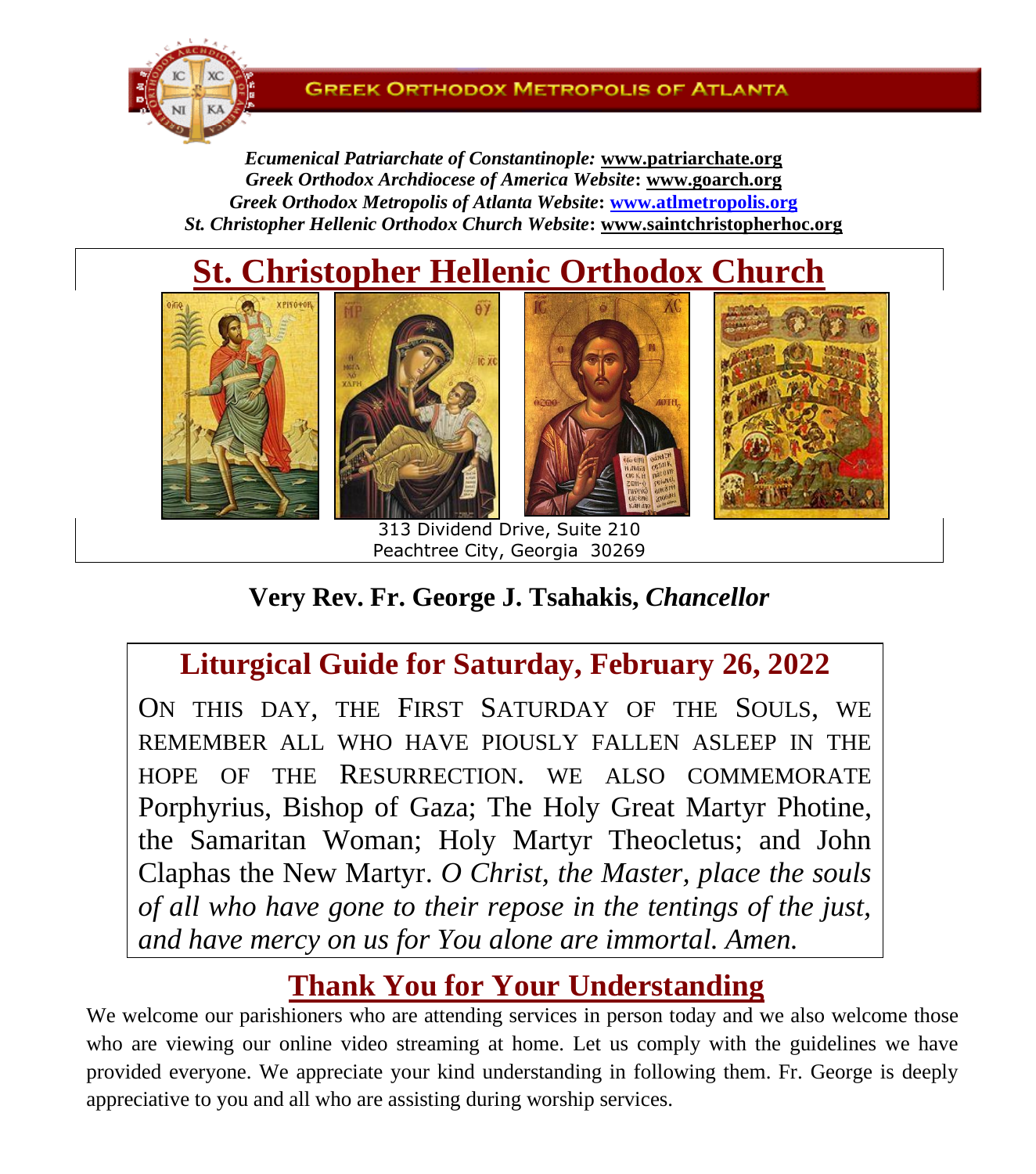Parishioners and visitors who are sick are asked to remain at home to recover and rest. We strongly encourage all parishioners who visit to resume wearing masks to slow the spread of the Omicron variant in response to [His Eminence Metropolitan Alexios' request to our Clergy and Parish Councils](https://12343.sites.sheenomo.com/news/concerning-masks-in-our-parishes-august-19) to do so.

*Please consider that only baptized and chrismated Orthodox Christians in canonical good standing may approach for Holy Communion. All are invited to partake of the Antidoron ("instead of the gifts") distributed at the conclusion of today's Divine Liturgy.*

# **SPECIAL HYMNS SUNG BEFORE/AFTER SMALL ENTRANCE**

### **1./3./4. Special Hymn for Saturday of Souls –** *(not in Hymnal)***:**

*It is sung at the end of Orthros, and before and after the Small Entrance.* O only Creator Who out of love for man arrange all things with depth of wisdom, and impart to all what is beneficial, O Lord, grant repose to the souls of Your servants. For they have placed their hope in You, our Creator and Fashioner and God.

#### **2. Hymn for Second Antiphon –** *(Hymnal-pp.28)***:**

*On the occasion of today's feast, we sing the following hymn instead of the regular Soson imas, "Save us, O Son of God": "*Save us, O Son of God, Who are wondrous in Your saints, as we sing to You, Alleluia."

### **5. Hymn Commemorating St. Christopher –** *(see music distributed)***:**

*It is sung after the Small Entrance:* Made comely with garments woven from your venerable blood, you stand before the Lord, the King of Heaven and earth, O famed Martyr Christopher. With the choirs of Angels and the Martyrs you chant, singing the thrice-holy hymn and most awesome praises. Thus, by your intercessions with God, save us, your servants.

### **6. Kontakion –** *(Hymnal – pp.354–355)***:**

*This hymn is sung after the Small Entrance:* With the Saints give rest, O Christ, to the souls of Your servants where there is no pain, nor sorrow, nor suffering, but life everlasting.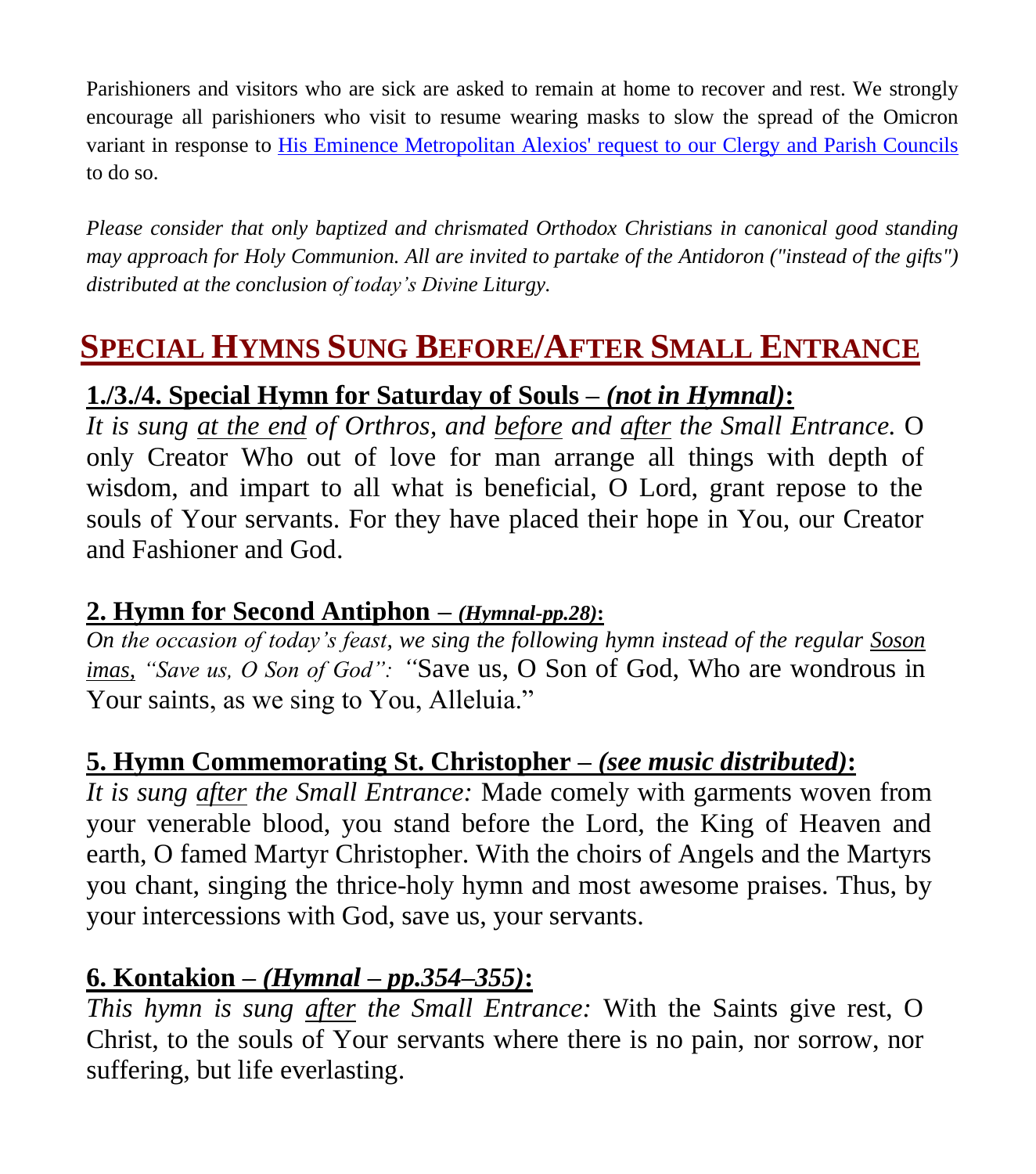### **7. Special Communion Hymn (Psalm 64[65]) –** *(not in Hymnal)***:**

Blessed are those whom You have chosen and received, O Lord. Their memorial abides from generation to generation. Alleluia.

## **SCRIPTURAL PASSAGES FROM TODAY'S ORTHROS & DIVINE LITURGY**

*The Scriptures were not given us for this only, that we might have them in books, but that we might engrave them on our hearts.* – St. John Chrysostom

#### **Epistle Reading (1 Thess. 4:13-17):**

*1Ths. 4:13 But we do not want you to be uninformed, brothers and sisters, about those who have died, so that you may not grieve as others do who have no hope. 14 For since we believe that Jesus died and rose again, even so, through Jesus, God will bring with Him those who have died. 15 For this we declare to you by the word of the Lord, that we who are alive, who are left until the coming of the Lord, will by no means precede those who have died. 16 For the Lord Himself, with a cry of command, with the archangel's call and with the sound of God's trumpet, will descend from heaven, and the dead in Christ will rise first. 17 Then we who are alive, who are left, will be caught up in the clouds together with them to meet the Lord in the air; and so we will be with the Lord forever.* 

#### **Gospel Reading During Divine Liturgy (Luke 21:8-9, 25-27, 33-36):**

*Luke 21:8 And He said, "Beware that you are not led astray; for many will come in My name and say, 'I am He!' and, 'The time is near!' Do not go after them. 9 "When you hear of wars and insurrections, do not be terrified; for these things must take place first, but the end will not follow immediately." 25 "There will be signs in the sun, the moon, and the stars, and on the earth distress among nations confused by the roaring of the sea and the waves. 26 People will faint from fear and foreboding of what is coming upon the world, for the powers of the heavens will be shaken. 27 Then they will see 'the Son of Man coming in a cloud' with power and great glory. <sup>3</sup>Heaven and earth will pass away, but my words will not pass away. <sup>34</sup>"Be on guard so that your hearts are not weighed down with dissipation and drunkenness and the worries of this life, and that day catch you unexpectedly, <sup>35</sup>like a trap. For it will come upon all who live on the face of the whole earth. 36 Be alert at all times, praying that you may have the*